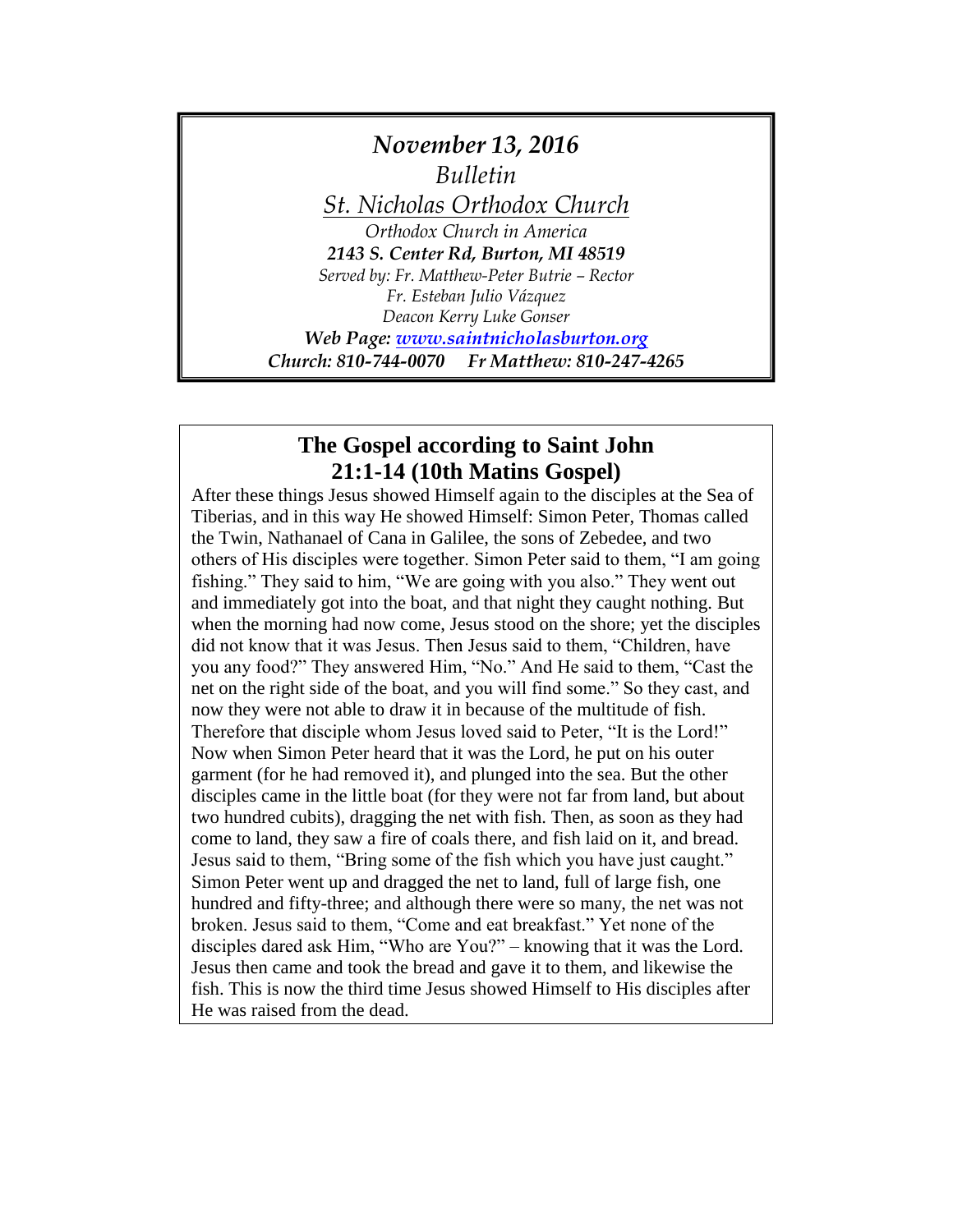**SUNDAY, NOVEMBER 13, 2016 21st SUNDAY AFTER PENTECOST**—**Tone 4**. St. John Chrysostom, **Archbishop of Constantinople (407). Martyr Manetha of Cæsarea in Palestine (307-308). Monk Martyr Damascene of the Lavra (Mt. Athos—1681). Monk Martyr Damian of the Lavra (Mt. Athos).**

## **TROPARIA**

**(Tone 4)** When the women Disciples of the Lord learned from the Angel the joyous message of the Resurrection, they cast away the ancestral curse and elatedly told the Apostles: "Death is overthrown! Christ God is risen, granting the world great mercy!"

**(Tone 8)** Grace shining forth from your lips like a beacon has enlightened the universe. It has shown to the world the riches of poverty; it has revealed to us the heights of humility. Teaching us by your words, O Father John Chrysostom, intercede before the Word, Christ our God, to save our souls!

**(Tone 4)** In truth you were revealed to your flock as a rule of faith, a model of meekness, and teacher of abstinence, so you won the heights by humility, and riches by poverty, O Holy Father Nicholas, intercede with Christ God to save our souls.

## **KONTAKION**

**(Tone 6)** Protection of Christians never failing, Mediatress before the Creator, ever constant. Do not despise the voice of prayer of sinners, but in your goodness come to help us who faithfully call upon you. Hasten to entreat, hurry to pray, O Theotokos, interceding always for those honor you.

#### *The Prokeimenon in the First Tone:* **My mouth shall speak wisdom / and the meditation of my heart shall be understanding.**

*v.* **Hear this, all peoples! Give ear, all inhabitants of the world.**

### **THE READING FROM THE EPISTLE OF THE HOLY APOSTLE PAUL TO THE HEBREWS (7:26-**

**8:2)** *Brethren:* it was fitting that we should have such a high priest, holy, blameless, unstained, separated from sinners, exalted above the heavens. He has no need, like those high priests, to offer sacrifices daily, first for his own sins and then for those of the people; he did this once for all when he offered up himself. Indeed, the law appoints men in their weakness as high priests, but the word of the oath, which came later than the law, appoints a Son who has been made perfect for ever. Now the point in what we are saying is this: we have such a high priest, one who is seated at the right hand of the throne of the Majesty in heaven, a minister in the sanctuary and the true tent which is set up not by man but by the Lord.

### *Alleluia, Tone 4*

*v:* **Go forth, prosper and reign, for the sake of meekness, righteousness and truth.** *v:* **For Thou lovest righteousness, and doth hate iniquity.**

**THE HOLY GOSPEL ACCORDING TO SAINT LUKE (10:25-37)** At that time, a lawyer stood up to put Jesus to the test, saying, "Teacher, what shall I do to inherit eternal life?" He said to him, "What is written in the law? How do you read?" And he answered, "You shall love the Lord your God with all your heart, and with all your soul, and with all your strength, and with all your mind; and your neighbor as yourself." And he said to him, "You have answered right; do this, and you will live." But he, desiring to justify himself, said to Jesus, "And who is my neighbor?" Jesus replied, "A man was going down from Jerusalem to Jericho, and he fell among robbers, who stripped him and beat him, and departed, leaving him half dead. Now by chance a priest was going down that road; and when he saw him he passed by on the other side. So likewise a Levite, when he came to the place and saw him, passed by on the other side. But a Samaritan, as he journeyed, came to where he was; and when he saw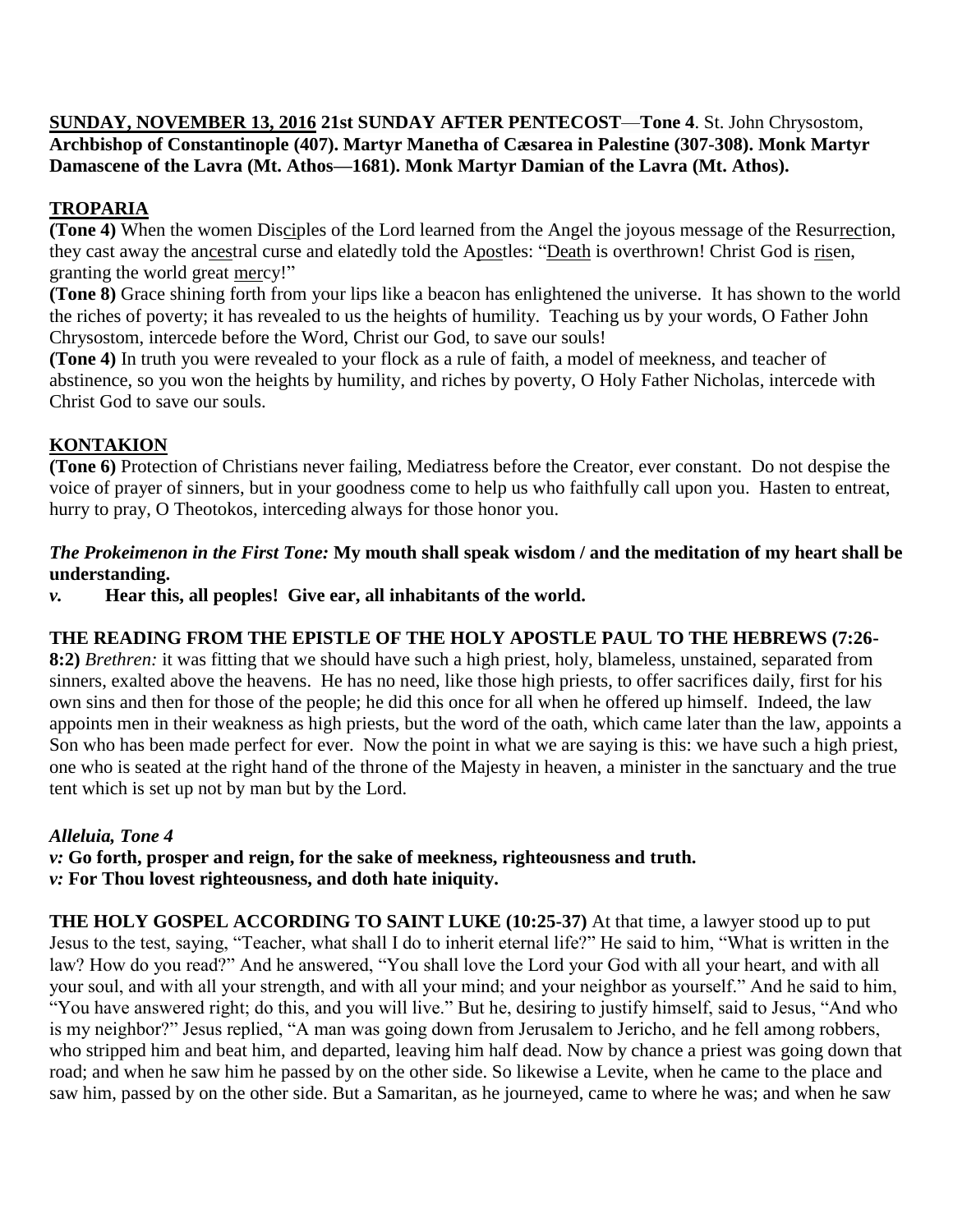him, he had compassion, and went to him and bound up his wounds, pouring on oil and wine; then he set him on his own beast and brought him to an inn, and took care of him. And the next day he took out two denarii and gave them to the innkeeper, saying, `Take care of him; and whatever more you spend, I will repay you when I come back.' Which of these three, do you think, proved neighbor to the man who fell among the robbers?" He said, "The one who showed mercy on him." And Jesus said to him, "Go and do likewise."

#### **COMMUNION HYMN**

Praise the Lord from the heavens, praise Him in the highest! Alleluia, Alleluia, Alleluia!

#### **St Philip the Abbot of Irap Near Novgorod**

#### Commemorated on [November 14](https://oca.org/saints/lives/2016/11/14)

Saint Philip, Abbot of Irap near Novgorod, in the world Theophilus, was the founder of the Irap wildernessmonastery. As an orphan and not remembering his parents, the twelve-year-old Theophilus wandered about and eventually settled near the Komel monastery and lived on charity.

St Cornelius (May 19) accepted the pious youth into the monastery and after three years tonsured him a monk with the name Philip. Meek, humble and hard-working, at the request of the brethren he was ordained to the priesthood. His striving for greater efforts led him to withdraw to the outskirts of White Lake.

Here, having the patronage of Prince Andrew Sheleshpansky, who had allotted him land near the River Irapa, 45

versts from Cherepovets, the monk built a chapel in the Name of the Most Holy Trinity and a cell for himself. News about the holy wilderness-dweller spread throughout all the surrounding area, and monks began to flock to him. The laity also went to him for spiritual counsel, and St Philip would instruct them in the virtues which those living in the world ought to possess.

Soon at the place of the chapel a church was built in the Name of the Holy Life-Creating Trinity. St Philip dwelt in the wilderness for fifteen years and died in 1537 at age 45. His relics were placed beneath a crypt in the Trinity temple. Over his grave was an icon, painted by the monk Theodosius. Soon after the death of St Philip, the Krasnoborsk Philippov monastery arose on the place of his struggles.

The celebration of St Philip was established at the end of the sixteenth century. The manuscript service to him dates from the end of the sixteenth century.

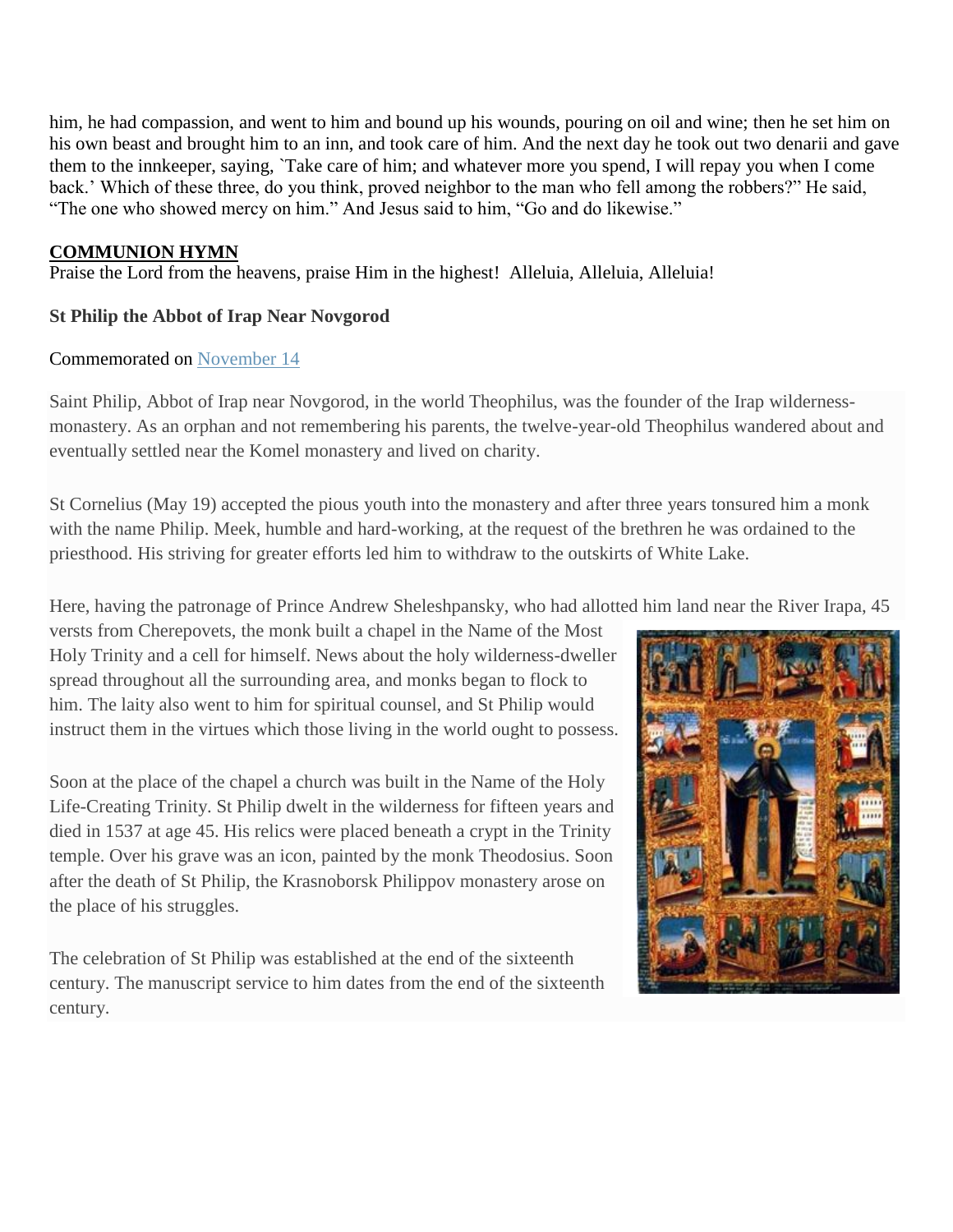November 13, 2016

#### **CANDLE INTENTIONS FOR THE HEALTH AND BLESSINGS OF**

| Fr. Andrew, Fr. Joe, Deacon Anthony, Aaron, Jo Ann, Nicolai, Kosta, Jimmy,     |  |
|--------------------------------------------------------------------------------|--|
| Gloria, Laurie, Walt & Zina, Dorothy, Joseph, Jeanette, Reggie, Ruth & Calvin, |  |
| Taras, Anna, Stojan & Mira, Bosa, Helen, Ted & Marlene, Nicholas & Margaret,   |  |
|                                                                                |  |
|                                                                                |  |
|                                                                                |  |
|                                                                                |  |

# ဆိုပြီးဝ ခရိုပြ ခရိုပြ ခရိုပြ ခရိုပြ ခရိုပြ ခရိုပြ ခရိုပြ ခရိုပြ ခရိုပြ ခရိုပြ ခရိုပြ ခရိုပြ ခရိုပြ ခရိုပြ ခရိ

Welcome all of our friends and visitors to St. Nicholas! Please join us for Bingo and lunch in our parish hall.

#### **BINGO We will play Bingo today during coffee hour. \$10 gets you 3 Bingo cards and lunch. Extra cards will be made available. Come join in the fun!**

**PARISH ELECTIONS** were held on Sunday, November 6 in church. Elected to the parish council for a three year term were Paul Brayan, Dennis Jernigan and Bob Steiner. Deborah Gonser-Adams was elected as Auditor for a two year term.

**PLEDGE CARDS** 141 pledges cards were mailed, 33 have been returned, we would like to have all of them returned by December, 1. **Do not** send your 2017 pledge (money) back with your card as it will be credited to 2016.

#### **CHARITY MINISTRIES**

**HOPE IN A BOX** is collecting Dish Soap for the month of November. Place the items in the Blue Box in the hall. Catholic Charities Community Closet will distribute the items. (Please, the Blue boxes are NOT trash cans, throw your trash in the waste baskets.)

**FOOD DRIVE** Place non-perishable food items in the other blue box in the hall.

**NORTH END SOUP KITCHEN We serve Thursday, December 1 from 9 am to 1 pm.**

**100TH ANNIVERSARY BOOK** our final deadline is drawing near. If you have any ads and/or pictures you would like to submit for the book please do so a.s.a.p. If you have any questions please see Paul Brayan, Debbie or Fr. Matthew.

**CHRISTMAS GREETINGS if you wish to have your named included on this year's Christmas greetings list, please see Debbie or call the parish office no later than December, 11.**